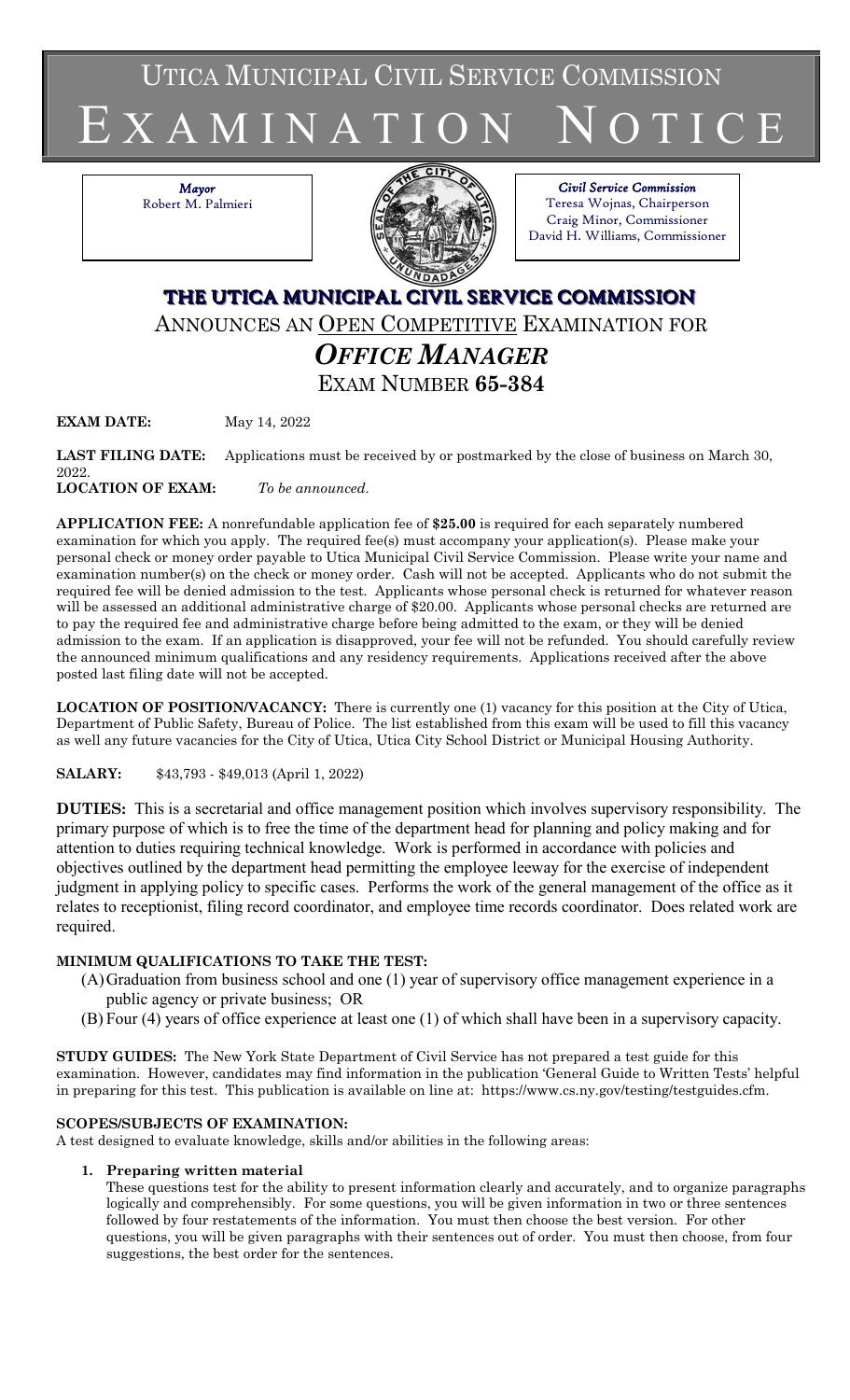#### **2. Understanding and interpreting written material**

These questions test for the ability to understand and interpret written material. You will be presented with brief reading passages and will be asked questions about the passages. You should base your answers to the questions **only** on what is presented in the passages and **not** on what you may happen to know about the topic.

#### **3. Office management**

These questions test knowledge of the principles and practices of planning, organizing and controlling the activities of an office and directing those performing office activities so as to achieve predetermined objectives such as accomplishing office work within reasonable limits of time, effort and cost expenditure. Typical activities may include but will not be restricted to: simplifying and improving procedures, increasing office efficiency, improving the office work environment and controlling office supplies.

#### **4. Supervision**

These questions test for knowledge of the principles and practices employed in planning, organizing, and controlling the activities of a work unit toward predetermined objectives. The concepts covered, usually in a situational question format, include such topics as assigning and reviewing work; evaluating performance; maintaining work standards; motivating and developing subordinates; implementing procedural change; increasing efficiency; and dealing with problems of absenteeism, morale, and discipline.

#### **5. Working with office records**

These questions test your ability to work with office records. The test consists pf two or more sets of questions, each set concerning a different problem. Typical record keeping problems might involve the organization or collation of numerical data from several sources; maintaining a record system using running balances; or completion of a table summarizing data using totals, subtotals, averages and percents. **You should bring with you a hand-held-battery-or solar-powered calculator for use on this test.** You will **not** be permitted to use the **calculator** function of your **cell phone.**

The New York State Department of Civil Service has not prepared a test guide for this examination. However, candidates may find information in the publication 'General Guide to Written Tests' helpful in preparing for this test. This publication is available on line at [https://www.cs.ny.gov/testing/testguides.cfm.](https://www.cs.ny.gov/testing/testguides.cfm)

#### **The use of calculators is RECOMMENDED.**

**The use of solar or battery operated calculators are recommended. Devices with typewriter keyboards such as computers, spell-checkers, personal digital assistants, address books, language translators, dictionaries, or any similar devices are prohibited.**

**MULTIPLE EXAMINATIONS SCHEDULED FOR THE SAME DAY:** If you have applied for any other civil service examinations to be given on the same test date for employment with New York State or any other local government jurisdiction excluding New York City, you must make arrangements to take all the examinations at one test site.

If you have applied for both State and local government examinations, you must notify Utica Civil Service of your intent to take both a State and a local government examination. When taking both a State and a local government examination you will be required to take all your examinations at a State examination center. You will be advised by letter when and where to report for your examinations. You must bring both the State and the local government admission card to the State test center.

If you have applied for another local government examination with another local civil service agency, call or write to each civil service agency to make arrangements. You must make your request for these arrangements no later than two weeks before the date of the examinations. You must notify all local government civil service agencies with whom you have filed an application of the test site at which you wish to take your examination.

**RELIGIOUS ACCOMMODATION/DISABLED CANDIDATES/MILITARY MEMBERS:** Applicants whose religious observances, religious practices or military service prevent their taking examinations on the scheduled date and disabled candidates who require special accommodations to take the test should indicate the need for special arrangements by checking the "Special Arrangement" box on the front of the applications. The New York State Department of Civil Service Commission will approve any reasonable request for accommodations by disabled candidates. Candidates who are called to military service after filing an application should send a request for an alternate test date to the City of Utica Municipal Civil Service Commission as soon as possible before the test date.

**MILITARY SERVICE MEMBERS:** If you apply for an examination during the filing period but are on active military duty on the date the examination is scheduled, you may request a military makeup examination. You must contact The City of Utica Municipal Civil Service Commission for more information. If you are on active duty or discharged after the filing period has begun, you may apply for the examination up to ten days before the date of the test.

**This examination will be prepared and rated in accordance with Section 23(2) of the Civil Service Law. The provisions of New York State Civil Service Law and the City of Glen Cove Civil Service Rules and Regulations dealing with the preparation and rating of examinations will apply to this examination.**

**SENIORITY CREDIT: Seniority is based on the length of continuous permanent classified service in the jurisdiction in which promotion is sought, with points added to an eligible's passing score for each appropriate year.**